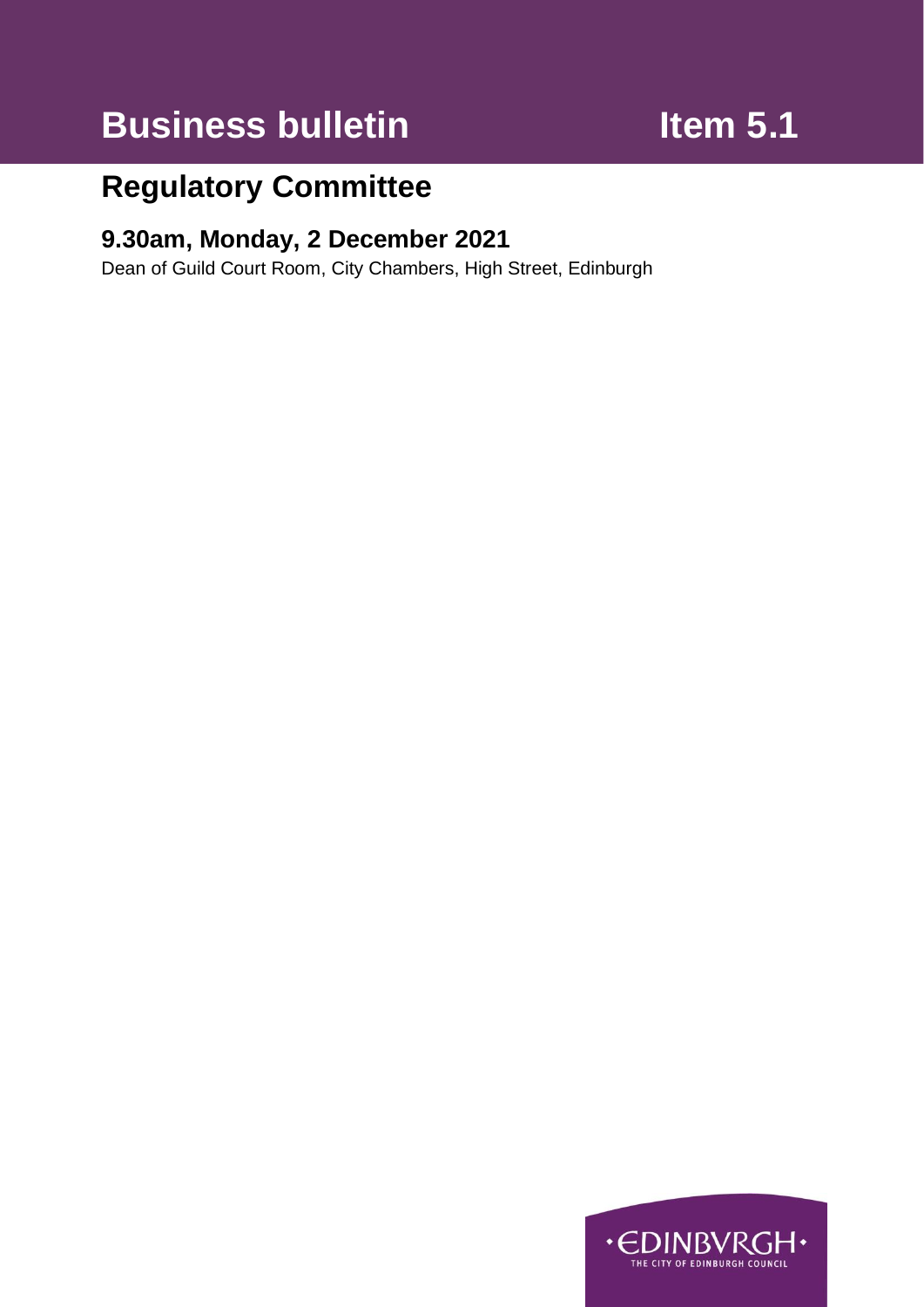# **Regulatory Committee**

| <b>Convener:</b>                                       | <b>Members:</b>                                                                                                                                                                                                                       | <b>Contact:</b>                                                                                                                                     |
|--------------------------------------------------------|---------------------------------------------------------------------------------------------------------------------------------------------------------------------------------------------------------------------------------------|-----------------------------------------------------------------------------------------------------------------------------------------------------|
| <b>Councillor Catherine Fullerton</b><br>Vice-Convenor | <b>Councillor Scott Arthur</b><br><b>Councillor Susan Rae</b><br><b>Councillor Cameron Rose</b><br><b>Councillor Donald Wilson</b><br><b>Councillor Max Mitchell</b><br><b>Councillor Neil Ross</b><br><b>Councillor Joanna Mowat</b> | Rachel Gentleman,<br><b>Committee Services</b><br>0131 529 4107<br><b>Andrew Mitchell</b><br><b>Regulatory Services</b><br>Manager<br>0131 469 5822 |
| <b>Councillor Denis Dixon</b>                          |                                                                                                                                                                                                                                       |                                                                                                                                                     |